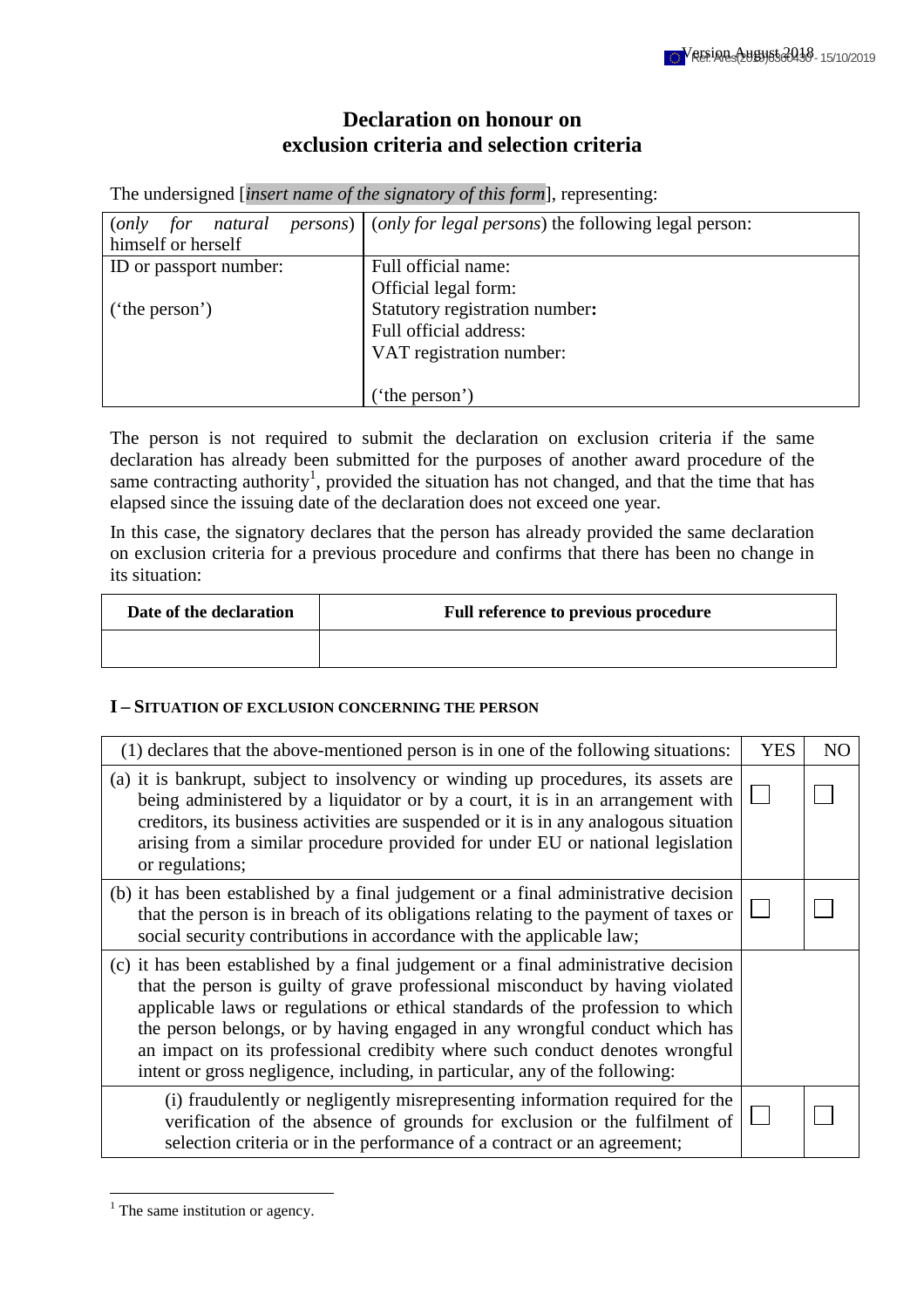| (ii) entering into agreement with other persons with the aim of distorting<br>competition;                                                                                                                                                                                                                                                                                                                                                            |  |
|-------------------------------------------------------------------------------------------------------------------------------------------------------------------------------------------------------------------------------------------------------------------------------------------------------------------------------------------------------------------------------------------------------------------------------------------------------|--|
| (iii) violating intellectual property rights;                                                                                                                                                                                                                                                                                                                                                                                                         |  |
| (iv) attempting to influence the decision-making process of the contracting<br>authority during the award procedure;                                                                                                                                                                                                                                                                                                                                  |  |
| (v) attempting to obtain confidential information that may confer upon it<br>undue advantages in the award procedure;                                                                                                                                                                                                                                                                                                                                 |  |
| (d) it has been established by a final judgement that the person is guilty of the<br>following:                                                                                                                                                                                                                                                                                                                                                       |  |
| (i) fraud, within the meaning of Article 3 of Directive (EU) 2017/1371 and<br>Article 1 of the Convention on the protection of the European<br>Communities' financial interests, drawn up by the Council Act of 26 July<br>1995;                                                                                                                                                                                                                      |  |
| (ii) corruption, as defined in Article $4(2)$ of Directive (EU) 2017/1371 and<br>Article 3 of the Convention on the fight against corruption involving<br>officials of the European Communities or officials of Member States of the<br>European Union, drawn up by the Council Act of 26 May 1997, and<br>conduct referred to in Article 2(1) of Council Framework Decision<br>2003/568/JHA, as well as corruption as defined in the applicable law. |  |
| (iii) conduct related to a criminal organisation, referred to in Article 2 of<br>Council Framework Decision 2008/841/JHA;                                                                                                                                                                                                                                                                                                                             |  |
| (iv) money laundering or terrorist financing within the meaning of Article<br>$1(3)$ , (4) and (5) of Directive (EU) 2015/849 of the European Parliament<br>and of the Council;                                                                                                                                                                                                                                                                       |  |
| (v) terrorist-related offences or offences linked to terrorist activities, as<br>defined in Articles 1 and 3 of Council Framework Decision 2002/475/JHA,<br>respectively, or inciting, aiding, abetting or attempting to commit such<br>offences, as referred to in Article 4 of that Decision;                                                                                                                                                       |  |
| (vi) child labour or other offences concerning trafficking in human beings<br>as referred to in Article 2 of Directive 2011/36/EU of the European<br>Parliament and of the Council;                                                                                                                                                                                                                                                                   |  |
| (e) it has shown significant deficiencies in complying with the main obligations in<br>the performance of a contract or an agreement financed by the Union's budget,<br>which has led to its early termination or to the application of liquidated<br>damages or other contractual penalties, or which has been discovered following<br>checks, audits or investigations by an contracting authority, OLAF or the Court<br>of Auditors;               |  |
| (f) it has been established by a final judgment or final administrative decision that<br>the person has committed an irregularity within the meaning of Article $1(2)$ of<br>Council Regulation (EC, Euratom) No 2988/95;                                                                                                                                                                                                                             |  |
| (g) it has been established by a final judgment or final administrative decision that<br>the person or entity has created an entity under a different jurisdiction with the<br>intent to circumvent fiscal, social or any other legal obligations of mandatory<br>application in the jurisdiction of its registered office, central administration or<br>principal place of business                                                                  |  |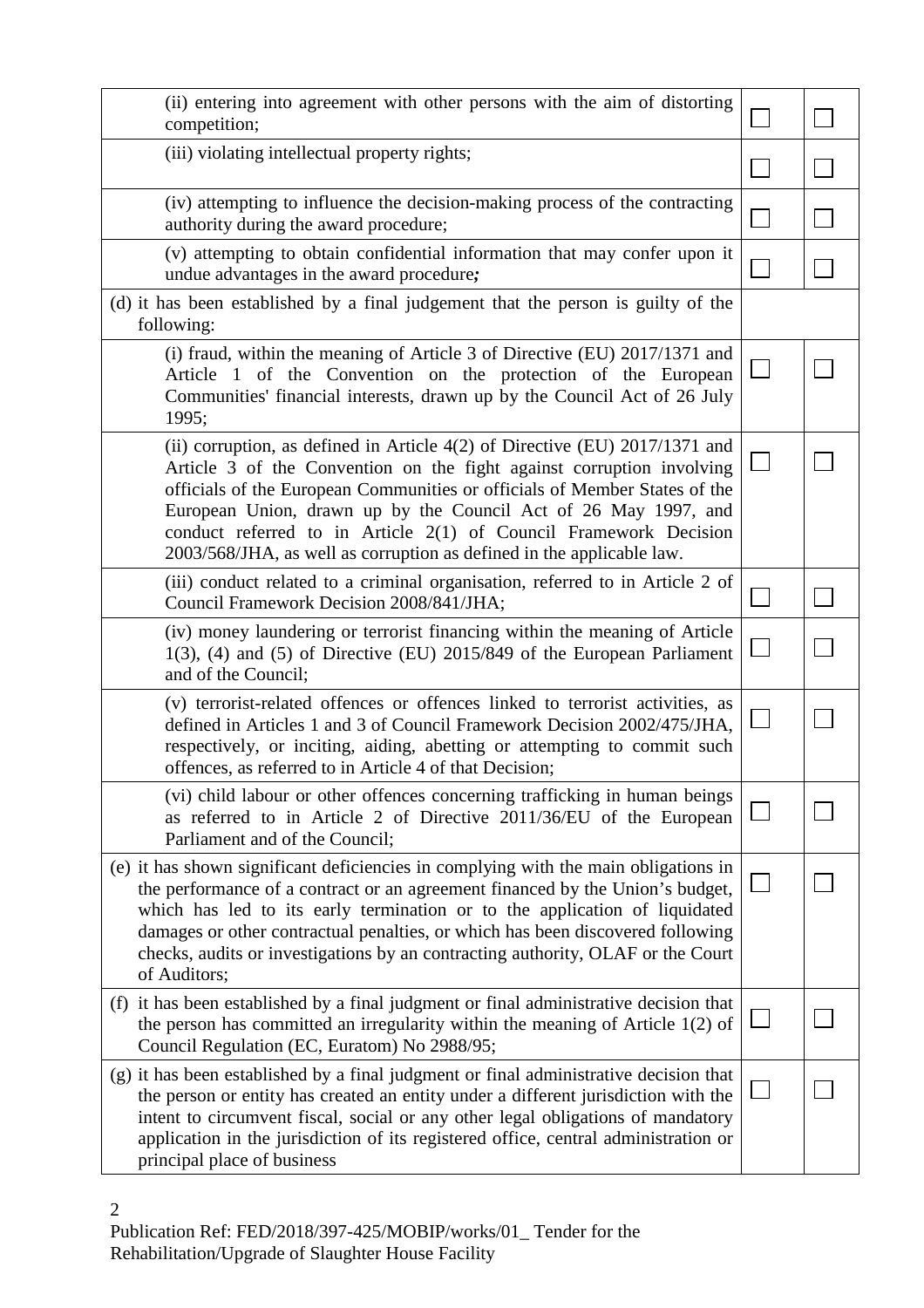| (h) it has been established by a final judgment or final administrative decision that<br>an entity has been created with the intent provided for in point $(g)$ .                                                                                                                                                                                                                                 |  |
|---------------------------------------------------------------------------------------------------------------------------------------------------------------------------------------------------------------------------------------------------------------------------------------------------------------------------------------------------------------------------------------------------|--|
| (i) for the situations under points (c) to (h) the person is subject to:<br>i. facts established in the context of audits or investigations carried out by the<br>European Public Prosecutor's Office after its establishment, the Court of<br>Auditors, the European Anti-Fraud Office or the internal auditor, or any<br>other check, audit or control performed under the responsibility of an |  |
| authorising officer of an EU institution, of a European office or of an EU<br>agency or body;<br>ii.non-final administrative decisions which may include disciplinary measures<br>taken by the competent supervisory body responsible for the verification of<br>the application of standards of professional ethics;                                                                             |  |
| iii.facts referred to in decisions of entities and persons being entrusted with<br>EU budget implementation tasks;                                                                                                                                                                                                                                                                                |  |
| iv.information transmitted by Member States implementing Union Funds;                                                                                                                                                                                                                                                                                                                             |  |
| v. decisions of the Commission relating to the infringement of Union<br>competition law or of a national competent authority relating to the<br>infringement of Union or national competition law; or                                                                                                                                                                                             |  |
| vi. decisions of exclusion by an authorising officer of an EU institution, of a<br>European office or of an EU agency or body.                                                                                                                                                                                                                                                                    |  |

# **II – SITUATIONS OF EXCLUSION CONCERNING NATURAL OR LEGAL PERSONS WITH POWER OF REPRESENTATION, DECISION-MAKING OR CONTROL OVER THE LEGAL PERSON AND BENEFICIAL OWNERS.**

# *Not applicable to natural persons, Member States and local authorities*

| (2) declares that a natural or legal person who is a member of the<br>administrative, management or supervisory body of the above-<br>mentioned legal person, or who has powers of representation, decision or<br>control with regard to the above-mentioned legal person (this covers e.g.<br>company directors, members of management or supervisory bodies, and<br>cases where one natural or legal person holds a majority of shares) or a<br>beneficial owner of the person (as referred to in point 6 of article 3 of<br>Directive (EU) $N^{\circ}2015/849$ ) is in one of the following situations: | <b>YES</b> | NO. | N/A |
|------------------------------------------------------------------------------------------------------------------------------------------------------------------------------------------------------------------------------------------------------------------------------------------------------------------------------------------------------------------------------------------------------------------------------------------------------------------------------------------------------------------------------------------------------------------------------------------------------------|------------|-----|-----|
| Situation (c) above (grave professional misconduct)                                                                                                                                                                                                                                                                                                                                                                                                                                                                                                                                                        |            |     |     |
| Situation (d) above (fraud, corruption or other criminal offence)                                                                                                                                                                                                                                                                                                                                                                                                                                                                                                                                          |            |     |     |
| Situation (e) above (significant deficiencies in performance of a contract)                                                                                                                                                                                                                                                                                                                                                                                                                                                                                                                                |            |     |     |
| Situation (f) above (irregularity)                                                                                                                                                                                                                                                                                                                                                                                                                                                                                                                                                                         |            |     |     |
| Situation (g) above (creation of an entity with the intent to circumvent<br>legal obligations)                                                                                                                                                                                                                                                                                                                                                                                                                                                                                                             |            |     |     |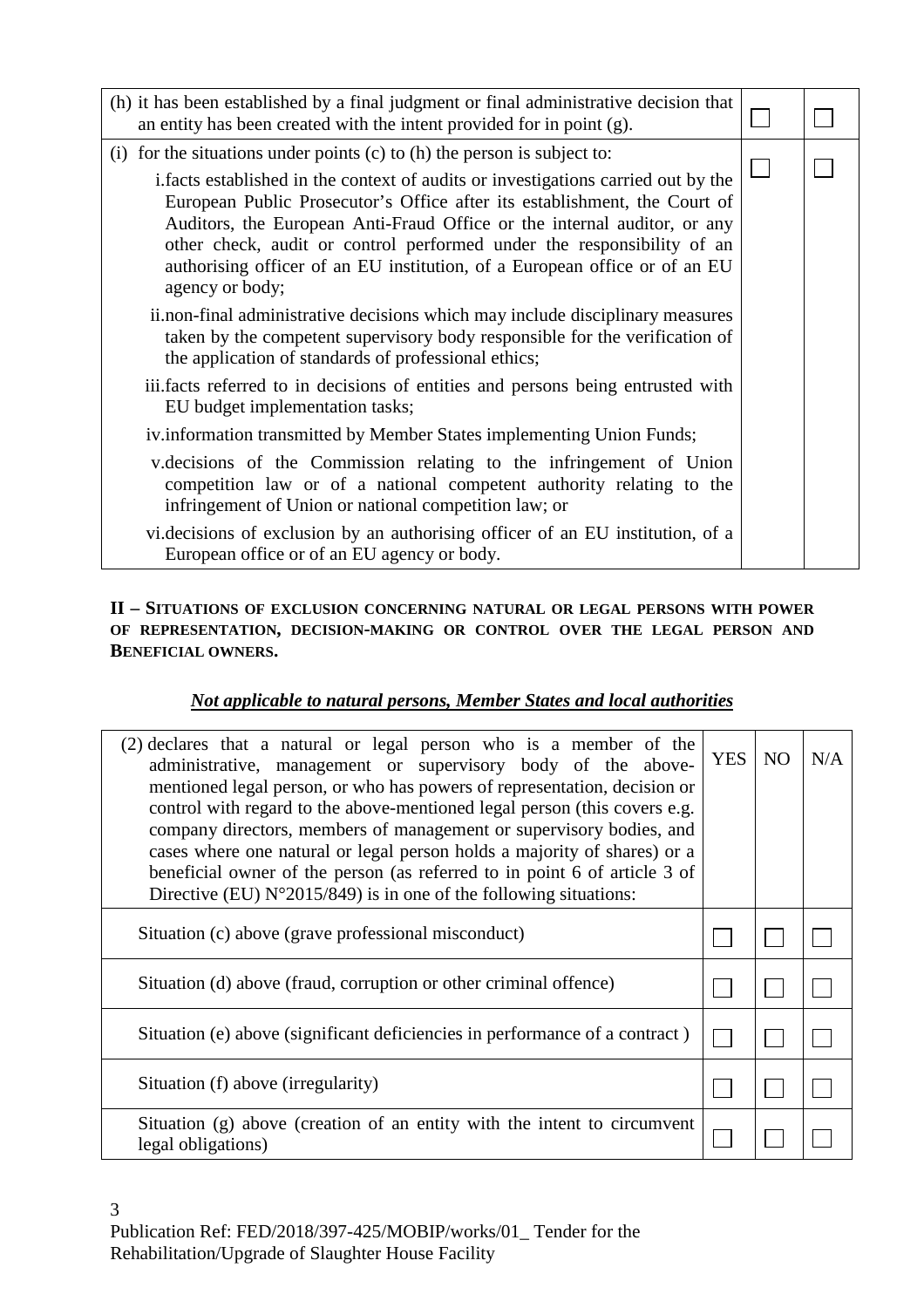Situation (h) above (person created with the intent to circumvent legal obligations)

## **III – SITUATIONS OF EXCLUSION CONCERNING NATURAL OR LEGAL PERSONS ASSUMING UNLIMITED LIABILITY FOR THE DEBTS OF THE LEGAL PERSON**

| (3) declares that a natural or legal person that assumes unlimited liability for<br>the debts of the above-mentioned legal person is in one of the following<br>situations [If yes, please indicate in annex to this declaration which |  | <b>YES</b><br>NO | N/A |
|----------------------------------------------------------------------------------------------------------------------------------------------------------------------------------------------------------------------------------------|--|------------------|-----|
| situation and the name(s) of the concerned person(s) with a brief<br>$explanation$ :                                                                                                                                                   |  |                  |     |
| Situation (a) above (bankruptcy)                                                                                                                                                                                                       |  |                  |     |
| Situation (b) above (breach in payment of taxes or social security<br>contributions)                                                                                                                                                   |  |                  |     |

#### **IV – GROUNDS FOR REJECTION FROM THIS PROCEDURE**

| (4) declares that the above-mentioned person:                                                                                                                                                                                                               | YES |  |
|-------------------------------------------------------------------------------------------------------------------------------------------------------------------------------------------------------------------------------------------------------------|-----|--|
| Was previously involved in the preparation of the procurement documents<br>used in this award procedure, where this entailed a breach of the principle<br>of equality of treatment including distortion of competition that cannot be<br>remedied otherwise |     |  |

#### **V – REMEDIAL MEASURES**

 If the person declares one of the situations of exclusion listed above, it must indicate measures it has taken to remedy the exclusion situation, thus demonstrating its reliability. This may include e.g. technical, organisational and personnel measures to prevent further occurrence, compensation of damage or payment of fines or of any taxes or social security contributions. The relevant documentary evidence which illustrates the remedial measures taken must be provided in annex to this declaration. This does not apply for situations referred in point (d) of this declaration.

## **VI – EVIDENCE UPON REQUEST**

Upon request and within the time limit set by the contracting authority, the person must provide information on the natural or legal persons that are members of the administrative, management or supervisory body or that have powers of representation, decision or control, including legal and natural persons within the ownership and control structure and beneficial owners. It must also provide the following evidence concerning the person itself and the natural or legal persons on whose capacity the person intends to rely, or the subcontractor, and concerning the natural or legal persons which assume unlimited liability for the debts of the person: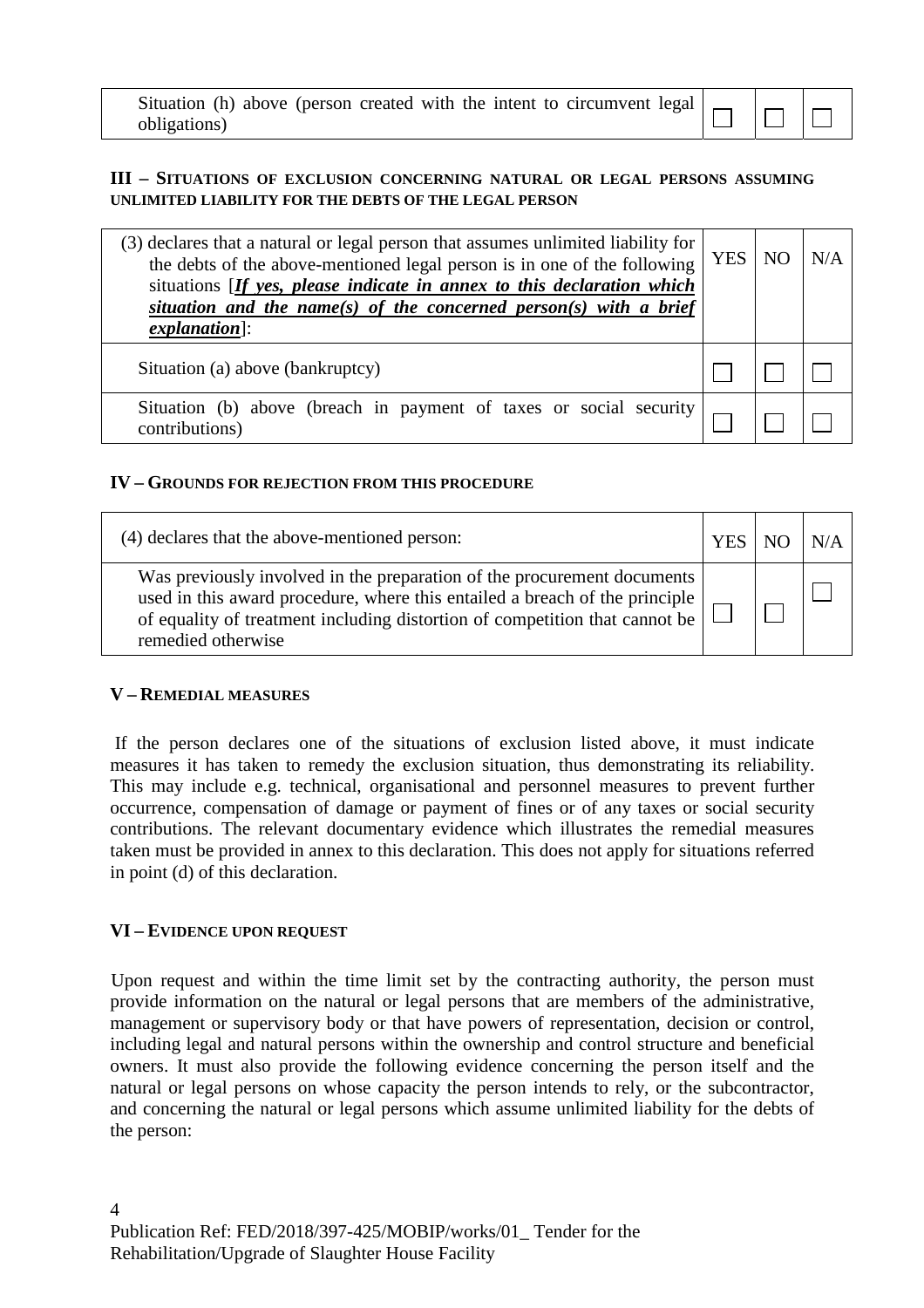For situations described in (a), (c), (d) (f), (g) and (h) production of a recent extract from the judicial record is required or, failing that, an equivalent document recently issued by a judicial or administrative authority in the country of establishment of the person showing that those requirements are satisfied.

For the situation described in point ( (b), production of recent certificates issued by the competent authorities of the State concerned are required. These documents must provide evidence covering all taxes and social security contributions for which the person is liable, including for example, VAT, income tax (natural persons only), company tax (legal persons only) and social security contributions. Where any document described above is not issued in the country concerned, it may be replaced by a sworn statement made before a judicial authority or notary or, failing that, a solemn statement made before an administrative authority or a qualified professional body in its country of establishment.

The person is not required to submit the evidence if it has already been submitted for another award procedure of the same contracting authority<sup>2</sup>. The documents must have been issued no more than one year before the date of their request by the contracting authority and must still be valid at that date.

The signatory declares that the person has already provided the documentary evidence for a previous procedure and confirms that there has been no change in its situation:

| Document                           | Full reference to previous procedure |
|------------------------------------|--------------------------------------|
| Insert as many lines as necessary. |                                      |

## **VII – SELECTION CRITERIA**

| (5) declares that the above-mentioned person complies with the selection<br>criteria applicable to it individually as provided in the tender documents:                                                                                                          | <b>YES</b> | N/A |
|------------------------------------------------------------------------------------------------------------------------------------------------------------------------------------------------------------------------------------------------------------------|------------|-----|
| (a) It has the legal and regulatory capacity to pursue the professional<br>activity needed for performing the contract as required in Section 16.<br>Selection Criteria of the Contract Notice and Section 3. Participation<br>of the Instructions to tenderers; |            |     |
| (b) It fulfills the applicable economic and financial criteria indicated in<br>Section 16. Selection Criteria of the contract notice;                                                                                                                            |            |     |
| (c) It fulfills the applicable technical and professional criteria indicated in<br>Section 16. Selection Criteria of the contract notice.                                                                                                                        |            |     |

| $(6)$ the above-mentioned person is the <b>sole tenderer</b> or the <b>leader in case</b><br>of a consortium, declares that:                                                                                                                                             | <b>YES</b> | N/A |
|--------------------------------------------------------------------------------------------------------------------------------------------------------------------------------------------------------------------------------------------------------------------------|------------|-----|
| (d) the tenderer, including all members of the group in case of consortium  <br>and including subcontractors if applicable, complies with all the $\vert$<br>selection criteria for which a consolidated assessment will be made as<br>provided in the tender documents. |            |     |

#### **VIII – EVIDENCE FOR SELECTION**

5

<sup>&</sup>lt;sup>2</sup> The same institution or agency.

Publication Ref: FED/2018/397-425/MOBIP/works/01\_ Tender for the Rehabilitation/Upgrade of Slaughter House Facility